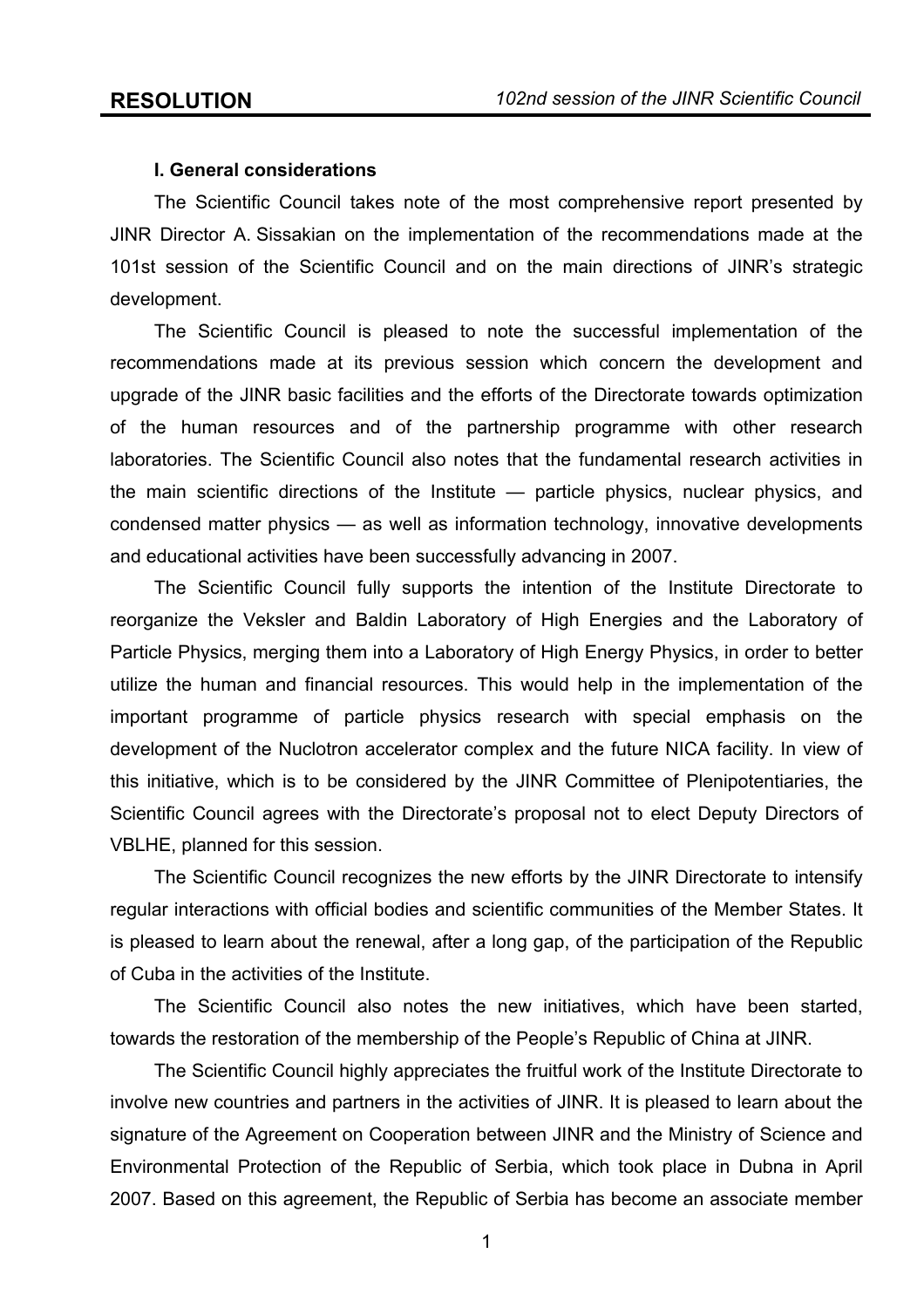of JINR.

The Scientific Council also appreciates the Agreement in the Field of Science, Innovation and Education, signed in August 2007 between JINR and the Sakha (Yakutia) Republic of the Russian Federation.

The Scientific Council strongly supports further efforts to increase the Institute budget to help ensure implementation of the long-term development programme of JINR. The Scientific Council is pleased to note that the average salary of the Institute staff was increased by 50% in April 2007 and looks forward to the further implementation of the decision of the JINR Directorate that a substantial increase of salaries will have high priority for the use of the increased JINR budget.

During the general discussion, many important points relating to the functioning of the Institute, funding for different programmes, etc. were brought out. The Scientific Council generally supported the orientation of the JINR Directorate and urges it to take the Council's views into account when formulating its future action plans.

### **II. Awarding of the title "Honorary Doctor of JINR"**

The Scientific Council endorses the JINR Directorate's proposal to award the title "Honorary Doctor of JINR" to Professor M. Gell-Mann (USA), in recognition of his outstanding contributions to elementary particle physics, and congratulates him.

## **III. Considerations concerning JINR's scientific programme**

The Scientific Council takes note with interest of the plans for the JINR future activities in particle physics and relativistic nuclear physics, in nuclear physics and condensed matter physics, presented by Vice-Directors R. Lednický and M. Itkis as part of an updated road map of the JINR long-term research programme.

The Scientific Council regards as extremely important those provisions of the outlined road map of JINR's strategic development which concern the upgrade and development of the home facilities, especially the programme on the NICA/MPD facility, and improvement of the Institute infrastructure, particularly pertaining to IBR, DRIBs and IREN activities.

The Scientific Council supports the actions aimed at effective participation of scientists from the Member States in large international projects, afforded by modern computing and enhanced telecommunication infrastructure, during their work in Dubna.

The Scientific Council supports the emphasis on the development of basic and applied research in the field of nanoobjects and nanotechnologies, taking into account the relevance and today's great demand for such new technologies. Activities in this priority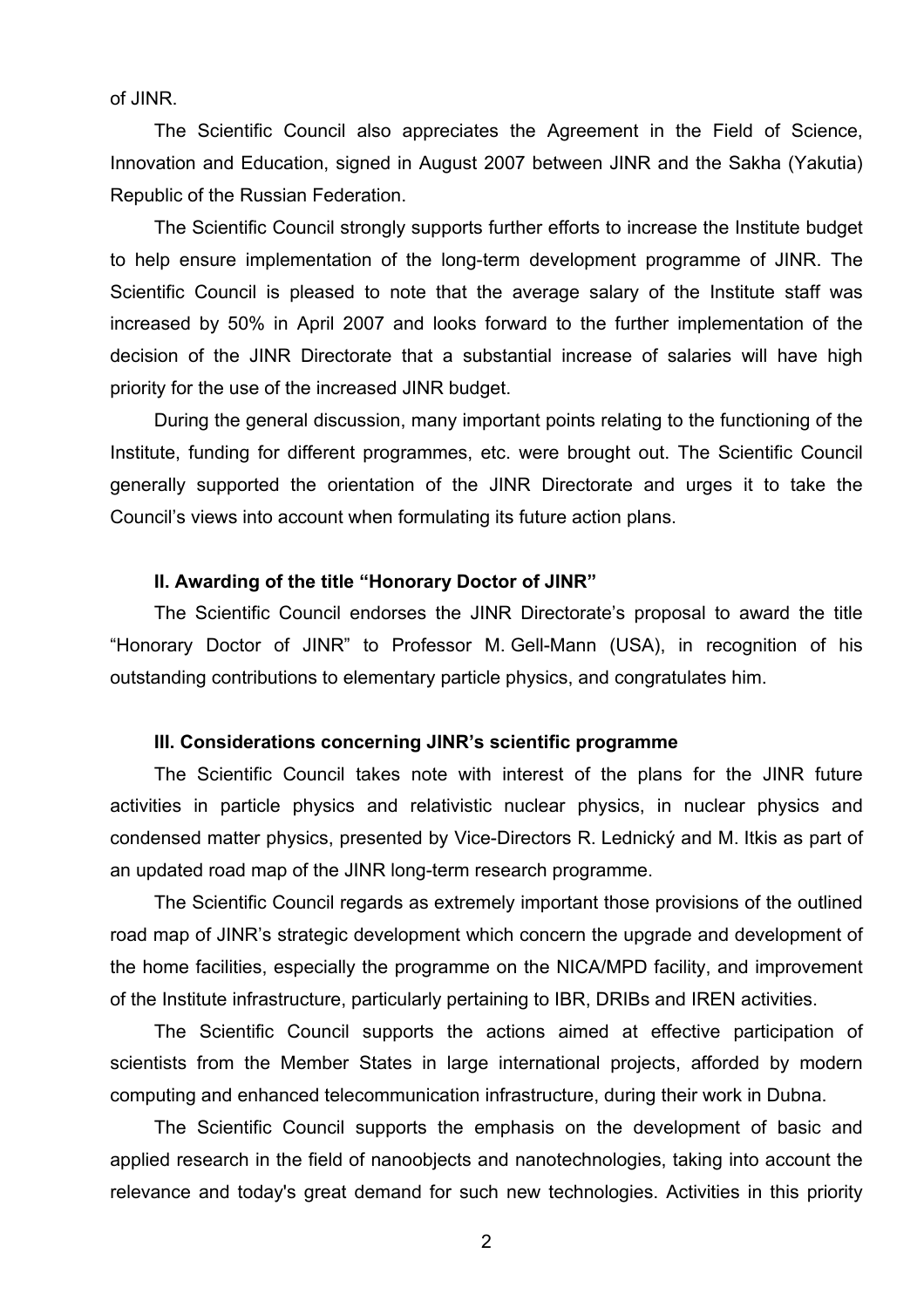field as well as in radiobiology and medical research are well matched with JINR's basic facilities and expertise.

The Scientific Council takes note of the accident with the klystron for the IREN facility and its impact on the IREN project schedule. The Scientific Council urges the Directorate to take all measures to avoid such accidents in future and favours renewed effort to shorten the accumulated delay with IREN start-up.

The Scientific Council takes note of the progress reports on current activities: "Modernization of the IBR-2 reactor" presented by FLNP Director A. Belushkin, "Construction of Phase I of the IREN facility", presented by FLNP Deputy Director V. Shvetsov, "Activity for the DRIBs project" presented by FLNR Director S. Dmitriev, "Preparation of the JINR computing infrastructure by the time of LHC start-up" presented by LIT Director V. Ivanov, "Ongoing developments at JINR related to the ILC" presented by Chief Engineer G. Shirkov, "Preparation of the Technical Design Report for the modernization of the Nuclotron and planned activities for the NICA project" presented by VBLHE Director V. Kekelidze and BLTP Deputy Director A. Sorin. The Scientific Council highly appreciates the activity of the JINR University Centre as presented by UC Director D. Fursaev.

## **IV. Recommendations in connection with the PACs**

The Scientific Council concurs with the recommendations made by the PACs at their meetings in April and June 2007 as reported at this session by Professors T. Hallman, W. Greiner, and W. Nawrocik.

## Particle Physics Issues

The Scientific Council appreciates the active participation of JINR in the ILC project as outlined in the PAC report and would like to be informed regularly about the progress of this activity.

The Scientific Council concurs with the PAC's high estimation of the plans for JINR's participation in the physics studies at the Facility for Antiproton and Ion Research (FAIR, Darmstadt) and considers this activity to be very important for the research in the field of particle and relativistic nuclear physics underway at JINR.

The Scientific Council reiterates its previous recommendation about presenting a comprehensive plan for the JINR future activities in relativistic ion physics, including FAIR, the Nuclotron and NICA.

The Scientific Council shares the opinion of the PAC that a crucial step in the successful realization of the NICA/MPD project will be the development of a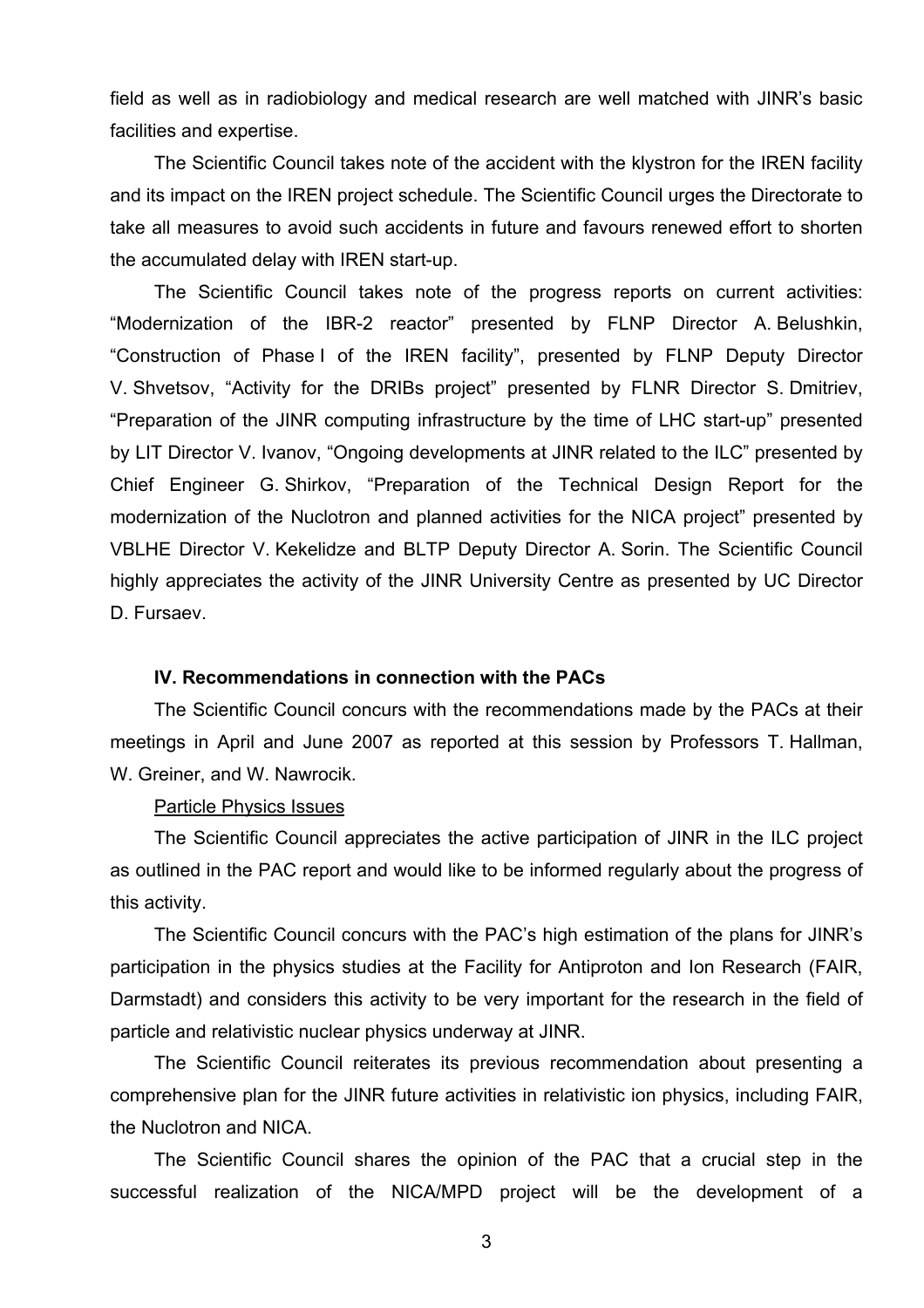comprehensive, resource-loaded project plan, which should be reviewed by an independent, international panel of experts.

The Scientific Council is pleased to note the highly successful implementation of JINR's obligations for the ATLAS, CMS, and ALICE experiments. It also supports the PAC's recommendations on the timely preparation of the software and computing capability at JINR to allow JINR physicists to produce first scientific results in Dubna at the time of LHC start-up along with scientists from Member States.

The Scientific Council supports the recommendations of the PAC on the new projects: "Search for the  $K^0_L \rightarrow \pi^0 \nu \tilde{\nu}$  decay at IHEP's U-70 accelerator (project KLOD)" and "JINR's participation in the BES-III physics research programme (project BES-III)", and on the continuation of the current activities beyond 2007, as outlined in the PAC report.

## Nuclear Physics Issues

The Scientific Council notes the important new results obtained recently at FLNR in the field of radiochemical investigation of superheavy elements with Z=112 and 114 and strongly recommends intensive effort leading to new developments in this field.

The Scientific Council appreciates the upgrade of the U400M cyclotron already underway. The acceleration of low-energy beams at U400M will extend the experimental capabilities of the Flerov Laboratory and allow an uninterrupted running of experiments during the forthcoming modernization of U400. Timely preparation of experimental equipment is an essential prerequisite for the realization of the FLNR research programme. The Scientific Council supports the programme of modernization of the FLNR cyclotron complex and looks forward to its rapid realization.

The Scientific Council supports the recommendations of the PAC on the new projects: "Precise Investigation of Rare and Forbidden Decays of Pions and Muons (project MEG-PEN)", "Spin Physics at Storage Rings (project SPRING)", "Experimental Study of the Dynamics of Thermal Nuclear Multifragmentation (project FASA-3)", and on the continuation of the current activities beyond 2007, as outlined in the PAC report.

#### Condensed Matter Physics Issues

The Scientific Council is pleased to note that the work on the modernization of the IBR-2 reactor is being conducted in full compliance with the schedule. The main task for 2007 — defueling of the reactor core — has been successfully accomplished. The Scientific Council supports FLNP's proposal for the construction of one cryogenic moderator by the time of the power start-up of the IBR-2M reactor, and recommends that the JINR Directorate ensure its realization in planning the budget for 2008–2010.

For the last 20 years, a unique complex of neutron spectrometers has been created at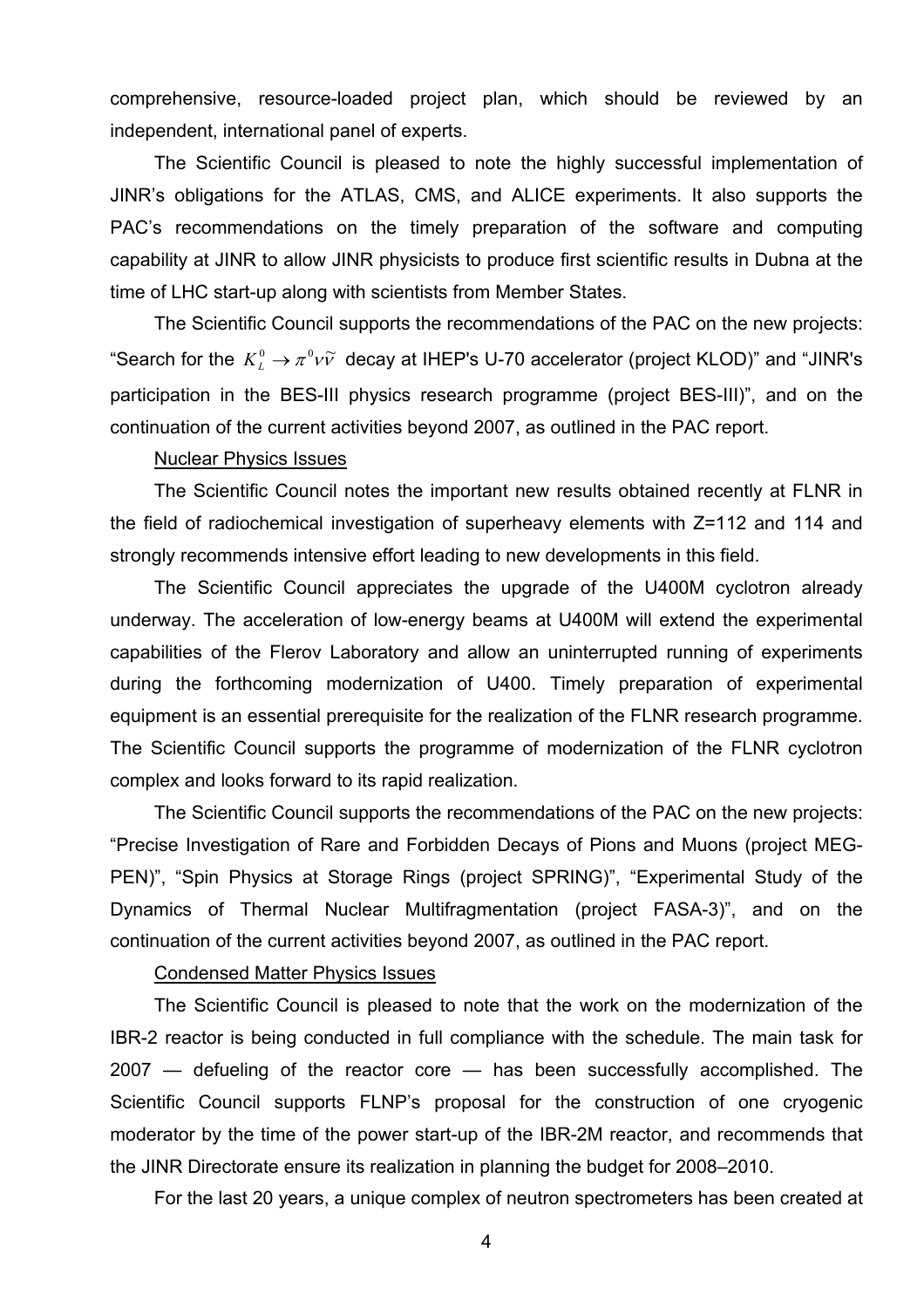the IBR-2 reactor and large experience has been accumulated in neutron-aided research in physics, chemistry, materials science, biology, geology and other sciences. The shut-down of IBR-2 for modernization gives the most convenient opportunity for the comprehensive upgrades of the existing spectrometers and for the construction of a number of new ones. The Scientific Council strongly recommends taking necessary steps to provide organizational and financial support for the programme of the development of neutron spectrometers prepared by FLNP. It is only through the realization of this programme that the effective and innovative exploitation of IBR-2M beginning 2010 will become possible.

### **V. Memberships of the PACs**

As proposed by the JINR Directorate, the Scientific Council appoints Professor J. Nassalski (INS, Warsaw, Poland) as Chairperson of the PAC for Particle Physics for a term of three years.

The Scientific Council thanks Professor T. Hallman for his very highly successful work as Chairperson of the PAC for Particle Physics, and looks forward to the continuation of his work as member of this PAC.

As proposed by the JINR Directorate, the Scientific Council appoints Professor N. Walker (DESY, Hamburg, Germany) as new member of the PAC for Particle Physics for a term of three years.

The Scientific Council thanks Professors N. Giokaris and H.D. Trines for their very successful work as members of the PAC for Particle Physics.

As proposed by the JINR Directorate, the Scientific Council re-appoints Professor W. Nawrocik as Chairperson of the PAC for Condensed Matter Physics for a term of one year.

The Scientific Council thanks Professor R. Broda for his very successful work as member of the PAC for Nuclear Physics.

The Scientific Council confirms the mandates of the PACs with their present memberships (Appendix) until September 2010 and looks forward to the rotation of PAC members as stipulated by the Regulation for the JINR PACs.

### **VI. Scientific reports**

The Scientific Council notes with interest the scientific reports presented at this session: "Physics Programme of the JINR Group in the BES-III Experiment", "Latest Experimental Results at the Tevatron, and the FNAL–JINR Cooperation", "Commissioning of the VEPP-2000 Collider at the Budker Institute of Nuclear Physics and the Research